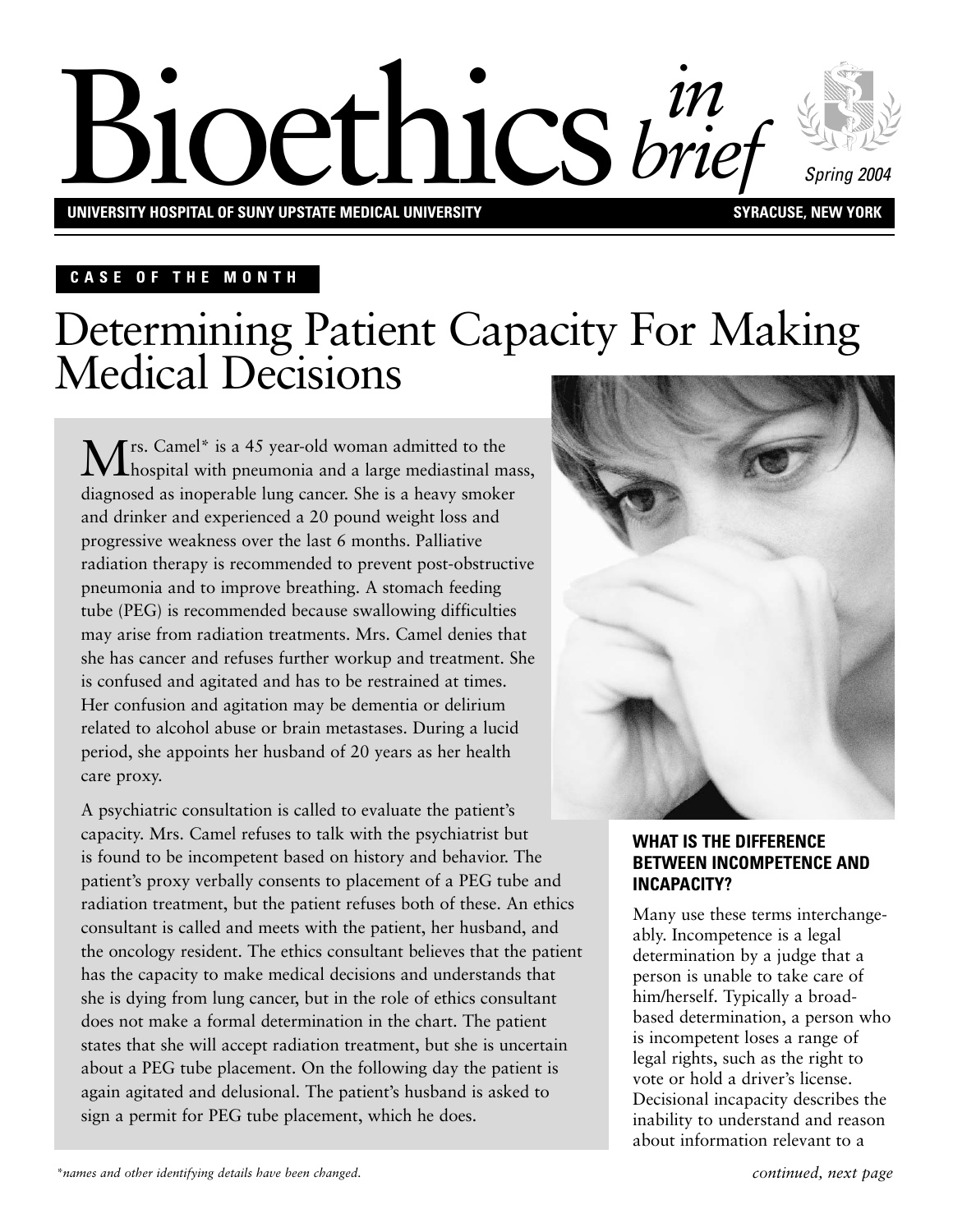

*Bioethics in Brief* is a newsletter of the Center for Bioethics and Humanities, in cooperation with University Hospital's Ethics Committee. Opinions expressed in *Bioethics in Brief* are those of the authors and should not be taken to represent the position of University Hospital or the Center for Bioethics and Humanities. Information about sources used in the newsletter can be obtained by calling the Center for Bioethics and Humanities, 464-8463.

**Questions, suggestions, or comments?** Would you like to be added to our mailing list? E-mail us at ethics@upstate.edu

Have a question about an ethical issue? We are always happy to talk in confidence about ethical concerns; you may reach us at the Center for Bioethics and Humanities at 464-5404. Ethics consultations are available by calling the hospital operator (464-5540) and asking for the ethics consultant on call, or by contacting any of the senior ethics consultants at the center (Robert Daly MD; Kathy Faber-Langendoen MD, Robert S. Olick JD, PhD; and Joel Potash MD).

© 2004 Center for Bioethics and Humanities. Permission is granted to make up to 20 copies for institutional use.

#### **Editorial Board**

*Editor-in-chief:* Deirdre Neilen PhD *Managing Editor:* Robert S. Olick JD, PhD *Consultant:* Kathy Faber-Langendoen MD *Writers:* Barbara Fero RN, NP; Melissa Freeman MA; Joel Potash, MD

*Design and production:* Marketing and University Communications, Melanie Rich, **Director** 

The Center for Bioethics and Humanities at SUNY Upstate Medical University, established through the generous support of the Medical Alumni Association, is committed to promoting clinical health care and health policy which is patient-centered, compassionate, and just. We accomplish this through educational initiatives in bioethics and the medical humanities, clinical ethics consultation, and multidisciplinary research and scholarly writing.



#### *—continued from page 1*

decision, such as a medical decision, and may be based on immaturity (children), developmental disabilities, or illnesses such as dementia, psychosis, or brain impairment from tumor or infection. Determinations of incapacity usually are decision specific: "Should we allow this person to make this decision at this time?"

Often physicians suspect a lack of capacity when the patient refuses a recommended treatment known to benefit the patient. What if Mrs. Camel had consented to all recommended tests and treatments? Perhaps neither a psychiatric nor an ethics consultation would have been requested. But physicians should be as wary of a consent for treatment as they are of treatment refusal when patients cannot understand information or reason about their choices. Capacity is not necessarily reflected by what is rational to the clinician. Patients should not necessarily be judged to lack capacity merely because they are minors, very old, in severe pain, or on medications such as narcotics or sedatives.

#### **WHY IS IT IMPORTANT TO SEARCH FOR AND PROMOTE CAPACITY?**

We ought to recognize an autonomous patient's right to refuse treatment, if it is informed. We should respect the uniqueness of each person, and demonstrate this by seeking their participation in decision-making and honoring their wishes. If a patient lacks the

capacity to collaborate in decisionmaking, we should look for any window of opportunity where capacity shines through. One such opportunity may have been Mrs. Camel's conversation with the ethics consultant, even though previous and subsequent interviews with the psychiatrist demonstrated "incompetence." Sometimes treatments such as radiation therapy or placement of a PEG tube may have to be delayed while narcotics are cut back or psychotropic medications are started in hopes of restoring capacity. Mrs. Camel may have capacity to consent to an IV, but may not be able to adequately understand more complex choices about radiation therapy or PEG tube placement.

### **HOW DOES ONE GO ABOUT DETERMINING CAPACITY?**

First we should see if the patient has made a choice: look for consent or denial. Is there a reasonable outcome of choice? How likely is it that a feeding tube would benefit Mrs. Camel, given her poor overall condition and fatal illness? Does radiation therapy have clear palliative goals, or is it "grasping at straws" to prolong life? Can the patient give a rationale for her choice? Mrs. Camel felt that if she was dying, she mostly wanted to avoid terrible suffering. When told that radiation might do this, she agreed to try it. However, a comfort care plan might have accomplished the same end by consultation with the palliative care service. Her refusal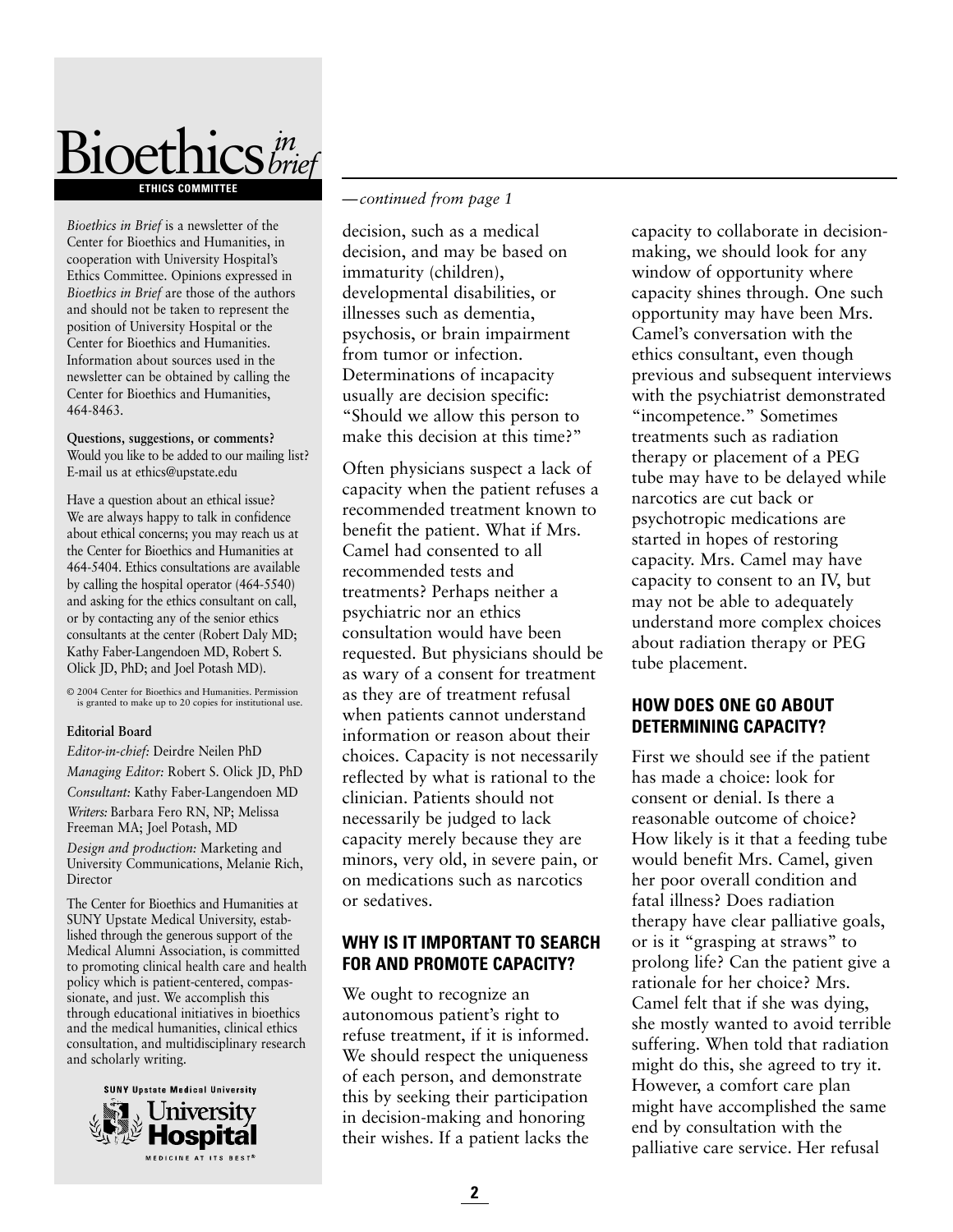of the PEG tube may have been reasonable, if she weren't interested in prolonging her life or if she rejected the technology that such an intervention requires. Does the patient understand her situation and planned treatments, and to

what degree? Perhaps high benefit and low risk treatment such as IVs or antibiotics require less understanding than lower benefit, higher risk treatments, such as radiation therapy, in this case.

## **WHO CAN DETERMINE CAPACITY?**

A psychiatric

consultation is often called when there is a need to assess a patient's capacity. However, the second opinion of any physician may be sought if the necessary time is allowed to meet with the patient to assess the patient's individual abilities, the requirement of the task at hand, and the patient's understanding of the consequences of the decision. In most situations, determining capacity is a common-sense judgment, made by the treating physician. Psychiatrists are particularly helpful when lack of capacity may be due to psychiatric disorders.

# **MAY A PROXY OVERRIDE THE PRIOR WISHES OF A PATIENT WHO LACKS CAPACITY?**

The role of a proxy is first, to carry out the patient's wishes if they are known and second, to seek the patient's best interests if

> the patient has not clearly expressed her wishes. Mr. Camel should have been instructed about his responsibilities as the patient's proxy. An ethical dilemma exists when the proxy wishes the patient to undergo treatment (which may be life-saving) that the patient rejected when she

had capacity. If the proxy knows anything about the patient's values and life choices, these should be weighed in decision-making, to reflect what the patient might choose. Mr. Camel heard his wife say no to a PEG tube placement when she had capacity to make an informed refusal. As a legally appointed proxy, he should carry out his wife's wishes. ■

*—Joel Potash*

# **Bodies for Sale**

**Deople who will their bodies**  $\Gamma$  to science do so in the belief the body will be used in either the education of medical students or in research and will always be treated with respect. A recent scandal at UCLA's medical school, however, reveals the existence of a shadowy world that deals in sawing corpses and selling body parts to middlemen who in turn sell them for use in medical research, such as orthopedic knee reconstruction, or in various surgical training seminars.

UCLA immediately suspended its Willed Body Program and arrested the program's director and the middleman who picked up and transported cadavers from the university reportedly to as many as 100 research institutions and private companies. The university denies his allegations that they had full knowledge of what he was doing.

The facts behind this ghoulish trafficking bear an unsettling resemblance to Frankenstein stories: people waiting until nightfall to appear at morgues and crematories and university labs; money exchanging hands, and corpses taken away for destinations their "owners" and loved ones never would have imagined or condoned. Yet the use of cadaver body parts in research without the consent of the

*—continued on page 7*

# **"CAPACITY IS NOT NECESSARILY REFLECTED BY WHAT IS RATIONAL TO THE CLINICIAN…"**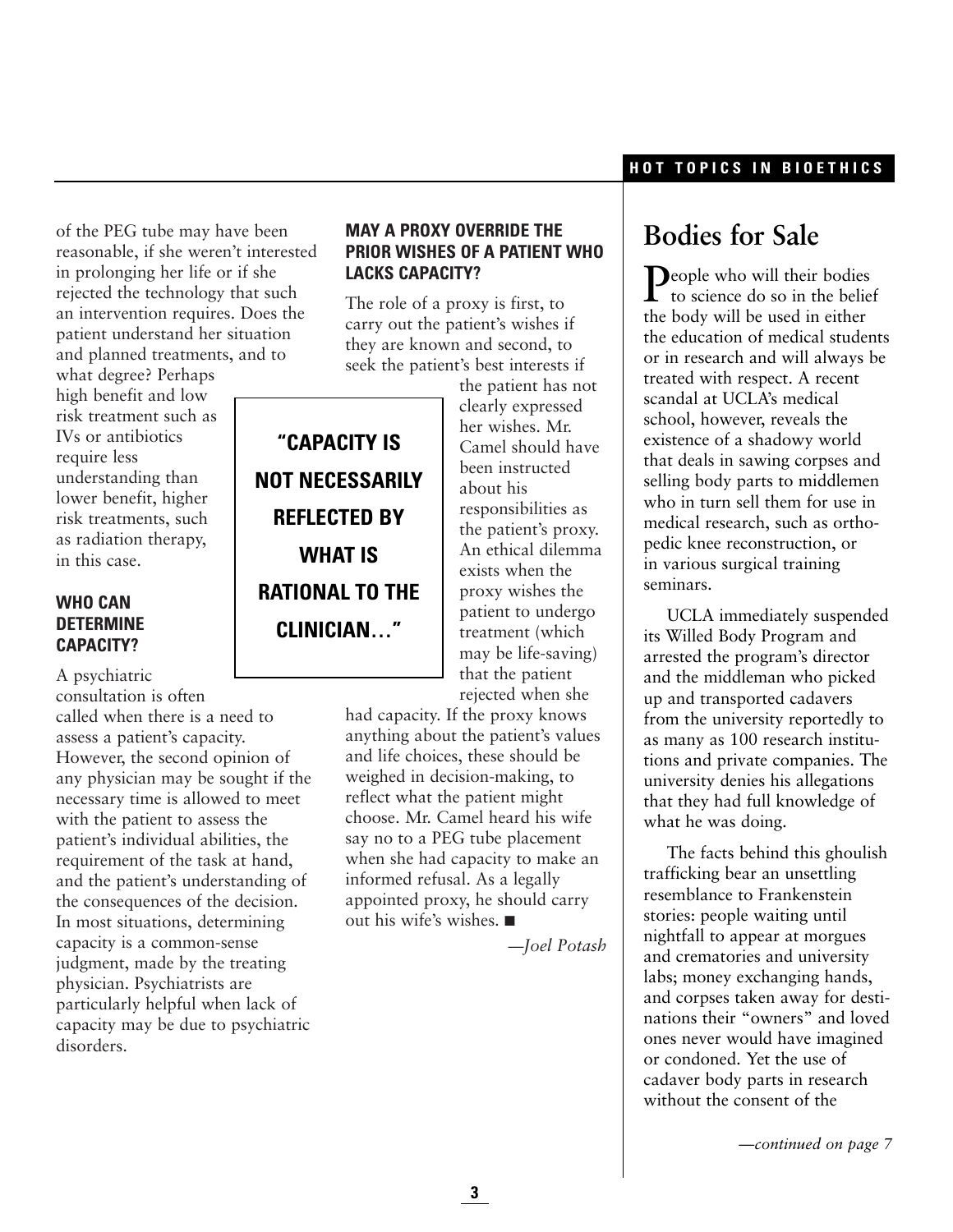# **Botox**

 $V$ hen does a medicine make some physicians uncomfortable about its use? In the case of botulin toxin A (Botox), one of the world's deadliest poisons, it begins when non-therapeutic use of the drug highlights the inequities in the American medical system.

By now, the miraculous effects of Botox are common knowledge: smooth skin, disappearing wrinkles, years seemingly stripped away. Less known, however, are Botox's benefits with movement disorders such as multiple sclerosis or epilepsy and the troubling fact that if patients are uninsured or underinsured they cannot get access to this drug. Thus, physicians like Michael Chancellor MD, professor of urology and gynecology at the University of Pittsburgh School of Medicine, who is researching the drug's use as a treatment for overactive bladder conditions, have sounded a note of caution:

"I take care of a 45-year-old woman with MS who can't urinate because of nerve damage. If I inject Botox she won't have to use a bag. But because she's not wealthy and on Medicare she can't get it. It upsets me that someone who's 35 but wants to look 25 can get it because they have the money."

Another aspect troubling some health professionals is the phenomenon called the Botox party: 15 or more people gather



for cocktails, hors d'oeuvres, and a 'shot' of Botox. Questions abound regarding hygiene, safety, and what John Grossman, MD, a plastic surgeon from Beverly Hills, calls the "trivialization of aesthetic medicine." Other medical professionals disagree. As long as the person doing the injections is a licensed physician, where the injections occur (in a home or in a physician's office) should not cause alarm.

Between 1997 and 2003, the number of Botox injections rose from 65,000 to over 2.2 million, a 30 fold increase. With numbers like these, manufacturer Allergan, Inc., is only too happy to pump up advertising to convince more baby boomers to believe a wrinkle-free face is a happy face. In September

2001, however, the FDA told Allergan that its ads were misleading and ordered them to pull the ads because they did not indicate that the drug's effects are temporary and that its cosmetic use is approved only for people between 18 and 65 years of age. Allergan appealed that order. However, again in 2003, the FDA warned Allergan, stating that their advertisements were misleading consumers and violating federal law.

In summer of 2002, Johns Hopkins Medical School changed its institutional policy in response to criticism of a planned campus seminar on Botox that promised a live demonstration and on-the-spot treatments with the toxin. Critics had called the seminar "a Botox party" unworthy of a reputable academic institution. Nonetheless, manufacturers continue to employ surgeons as "Botox instructors" to lead informational sessions (at a hotel ballroom) where interested people can see a live demonstration and sign up for their own treatments thereafter.

Once again, science and medicine are at the forefront of a new technology. Ironically, its success depends upon convincing patients that another natural (however unappealing) aspect of aging is to be recognized as a "medical disorder." If you have the money, that is. ■

*—Deirdre Neilen*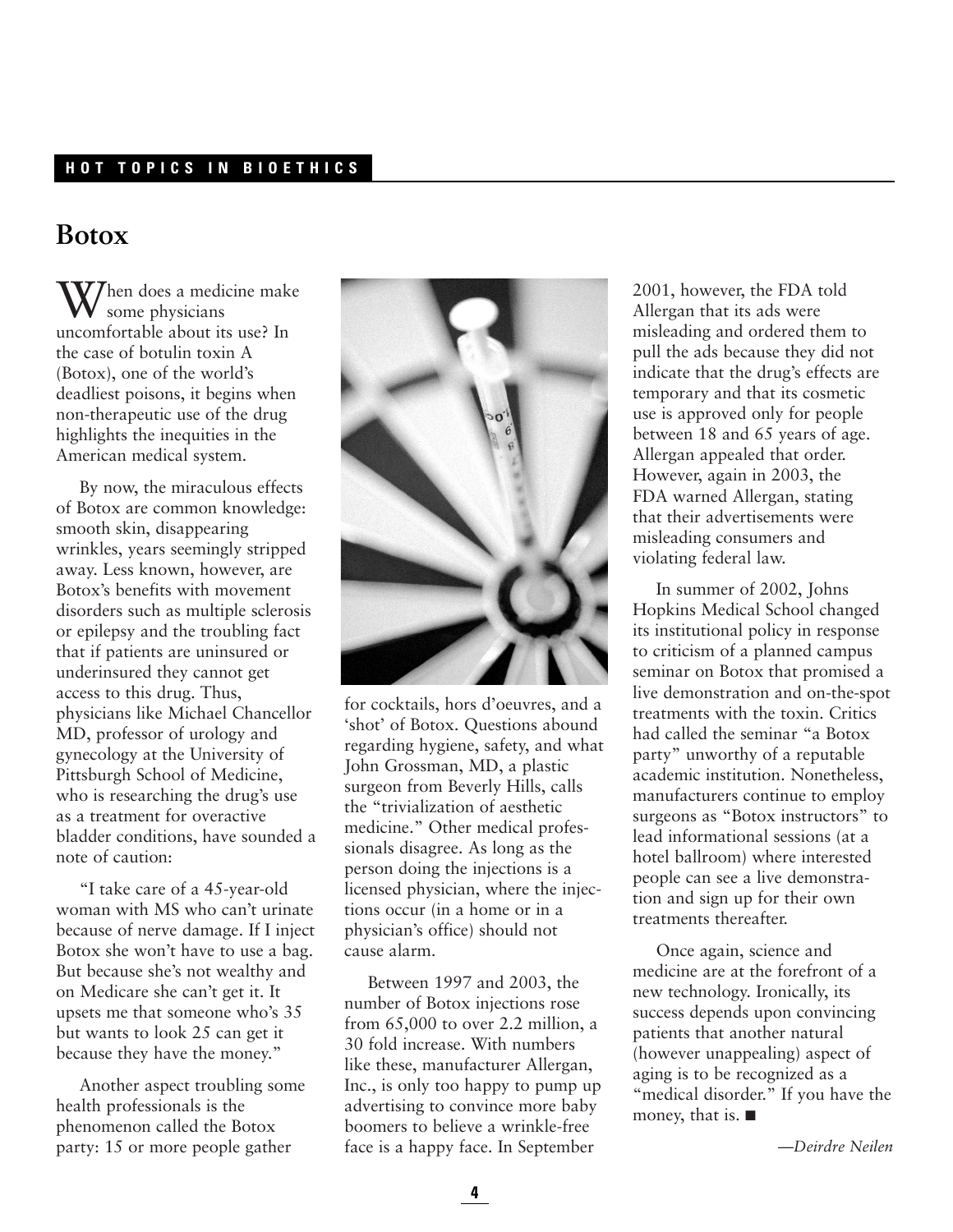# **NURSING ETHICS: When the nurse's values are at odds with the physician's values**

Q. A patient under my care was not being told his diagnosis of cancer because the family persuaded the attending that the patient "couldn't handle" the information. I disagreed. What should I have done?

A. A common issue in the nursing profession is the perception by many nurses that basic nursing values sometimes conflict with the rapidly evolving health care system. For example, when nurses, acting as advocates for patients, question or disagree with physicians, they may be accused of not following doctor's orders. If required to adhere to policies or procedures instituted by an employer to improve efficiency and cut costs, nurses may fear negative effects on their patients,

yet they are reluctant or constricted from taking action. The competing values of advocacy for patients and loyalty to coworkers and employers, as well as personal integrity, may cause frustration. That feeling of powerlessness, of being caught in an uncomfortable predicament with

conflicting loyalties is known as moral distress. Moral distress arises when a nurse knows the morally correct action and feels a responsibility to the patient, but institutional or other constraints

make it nearly impossible to follow through with appropriate action.

The ethical obligation of each nurse is always to each patient in the nurse's care. Good nursing care involves more than clinical competency and knowledge of technological advances and

techniques; it is the concern for the well-being of every patient, based on respect for patient rights.

**"THE ETHICAL OBLIGATION OF EACH NURSE IS ALWAYS TO EACH PATIENT IN THE NURSE'S CARE."**

Nurses have a responsibility to serve their patients' physical and psychosocial needs and to protect their rights. Nurses also have a responsibility to the physicians and the health care institutionthat employs them. Nurses work under the direction of physicians who write the orders

and direct the care, but if and when there are conflicting loyalties, the rights of the patient and the nursing obligation to protect those rights are primary. The nurse must recognize that the



obligation to ensure that the patient can make a fully informed decision about health care takes precedence over competing obligations to the physician and to the hospital itself.

Unresolved or ongoing situations that compromise nursing values and cause moral

distress for nurses often lead to decreased morale and burnout. Moral distress can undermine personal integrity if it is easier for the nurse to comply rather than pursue the best outcome for patients. When a nurse faces conflicting obligations, the goal for the nurse is to resolve the conflict in such a way that the patient's best interest is served. Updated versions of the basic tenets of nursing practice listed in the Ethical Code for Nurses emphasize not only the traditional responsibility to each patient's needs but also the role that nurses and nursing play in the health care community. Nurses must be vigilant to protect the patient, the public, and the nursing profession from harm. ■

*—Barbara Fero*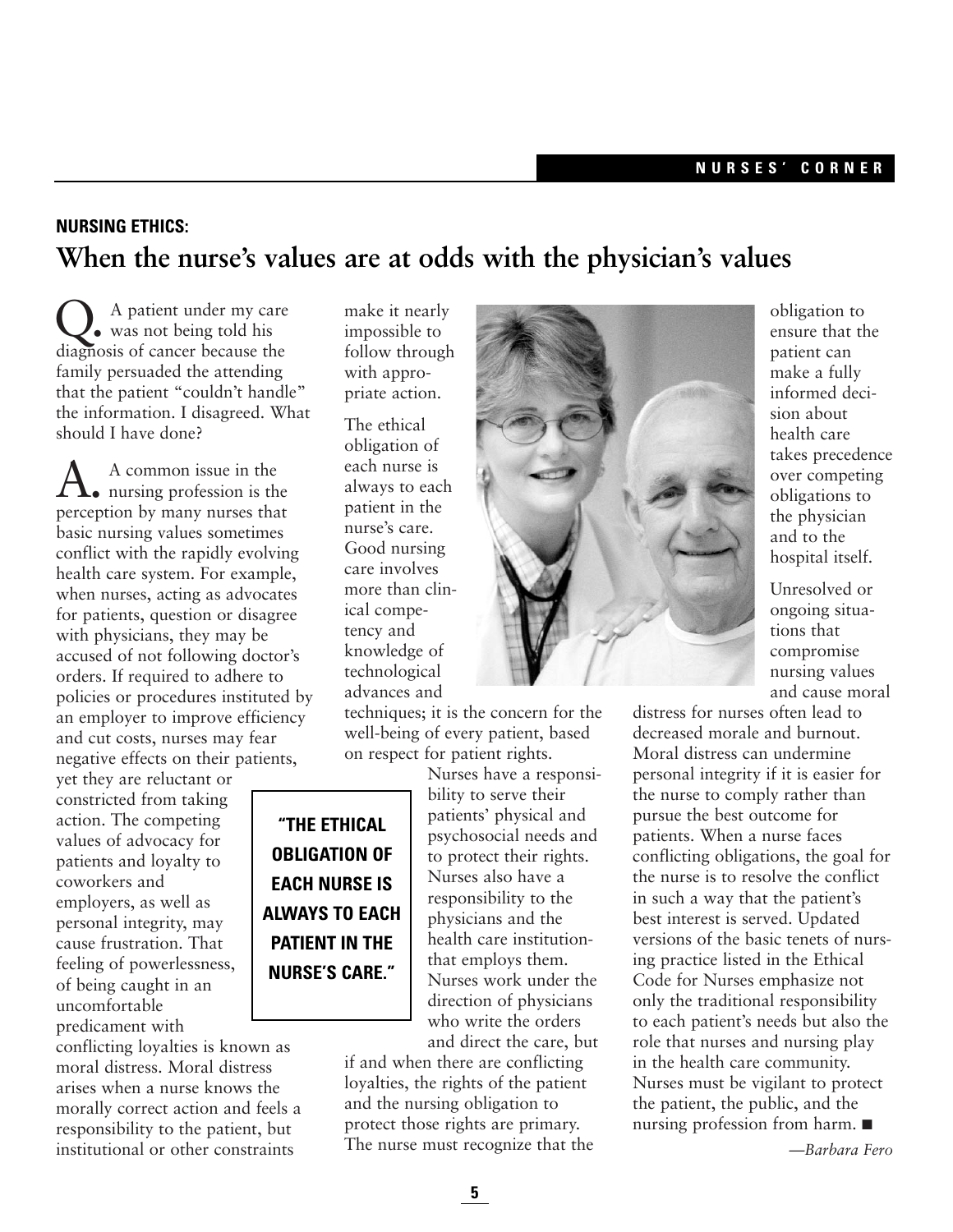# **Hospital Policy Watch**

### **NON-PARTICIPATION IN PATIENT CARE: BALANCING STAFF RIGHTS WITH PATIENT RIGHTS**

 $\sqrt{\frac{1}{\pi}}$ hat happens when a health professional's religious beliefs or moral convictions clash with the patient's request or need for a certain procedure, such as an abortion, a vasectomy, a circumcision, or organ donation? University Hospital has established policies designed to respect the patient's wishes while acknowledging a staff member's right not to participate.

The hospital's policy considers three key components to the exercise of professional conscience:

- 1. the patient's care and treatment will not be adversely affected;
- 2. the staff member's beliefs must be sincerely held;
- 3. the hospital has been notified prior to the onset of an actual clinical situation.

Other factors, such as whether the employee has participated in the same or similar procedures in the past are considered as well.

# **PRIOR NOTIFICATION**

In general, a staff member wanting not to participate in a procedure or treatment based on moral or religious grounds must notify the appropriate supervisor or administrator, in writing, at the earliest possible moment (e.g., upon employment or reassignment or

when the professional's conflict first becomes evident). The administrator will then consult with employee relations and others to determine the validity of the request and any potential negative impact on

patient care, *which is the primary determining factor.* 

A written decision will be made within 48 hours, but a request will not be granted if it is determined that it may negatively affect patient care or treatment. The employee has the right to seek a predetermination by submitting a written request to the chief operating officer or medical director. In the meantime, staff members must provide the required care and will face disciplinary action if they refuse, which could include reassignment, loss of privileges, or termination. The hospital policy does not allow employees and medical staff members to refuse to treat patients based on ethnicity, religion, age, disability, gender, or sexual orientation.

In some situations, a particular treatment may precipitate an unanticipated conflict. In these cases, the employee or medical staff member must notify his or her supervisor immediately. An attempt will be made to find alternative arrangements, but in the meantime, the individual must



provide the required patient care. It may turn out that reasonable alternative arrangements cannot be made, e.g., for reasons of limited staffing, in which case the employee must participate or face disciplinary action. As soon as possible following the case in question, the employee must submit in writing his or her request for nonparticipation.

#### **PREGNANCY TERMINATION**

Staff members are expected to participate in procedures which are medically necessary for patients who have miscarried. Staff are not required to directly participate in an induced abortion, regardless of the reason for the abortion, as long as staff have notified the hospital, in writing, of their unwillingness to participate. In all cases, however, staff are expected to participate as usual in preparing the OR suite, admitting the patient, providing pre-procedure as well as post-op and post-delivery care, cleaning equipment and room and providing follow up patient care. ■

*—Melanie Rich*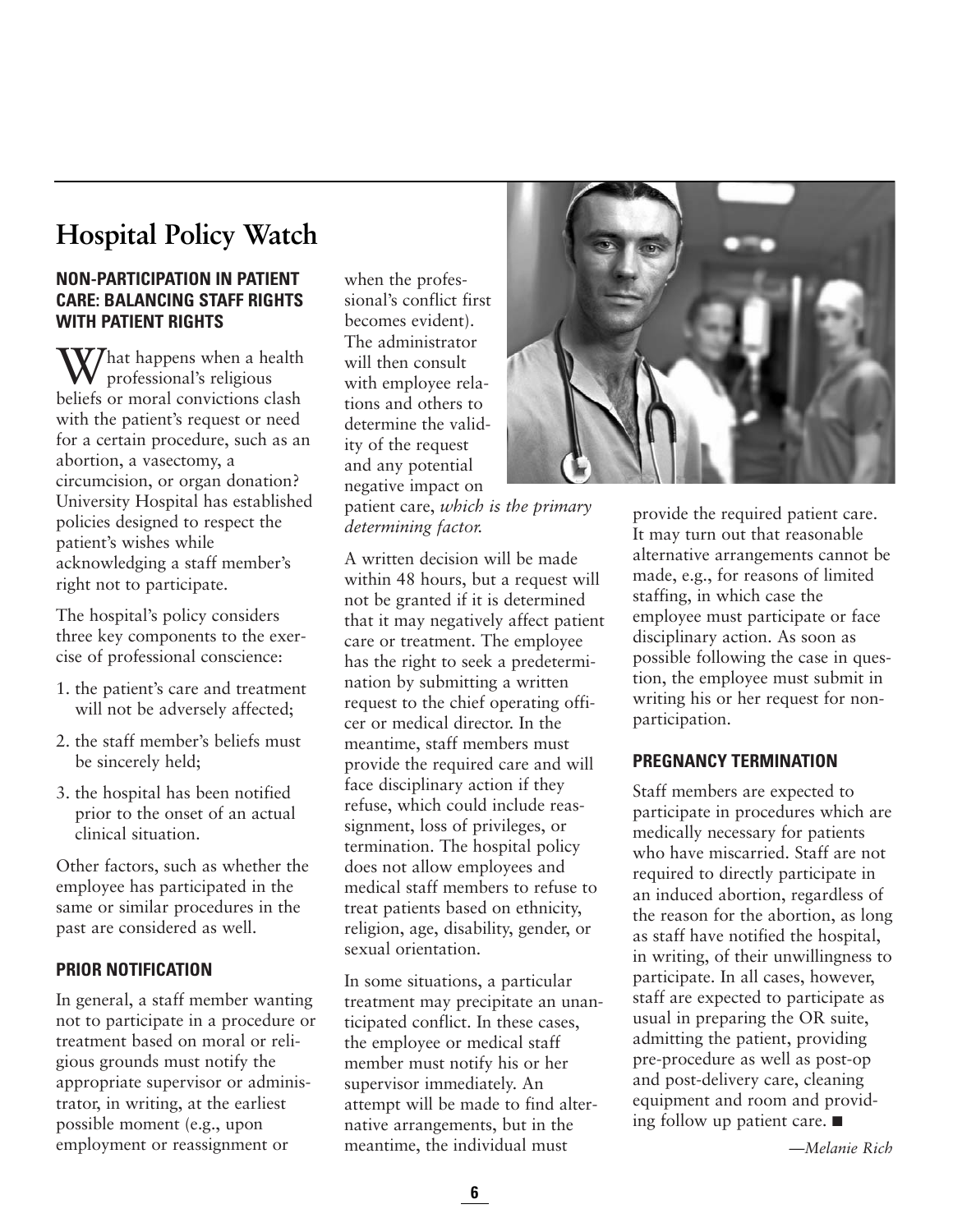# **New Guardianship Law Benefits Some Patients/Families, Leaves Others at Sea**

In September 2002, New York enacted the "Health Care Decisions Act for Persons with Mental Retardation" (HCDAPMR). The new law, which took effect in March, 2003, establishes a procedure for appointment of a guardian to make health care decisions in the best interests of a person who is unable to make his or her own decisions due to mental retardation. As defined in the mental hygiene law, mental retardation means "subaverage intellectual functioning which originates during the developmental period and is associated with impairment in adaptive behavior."

Under the HCDAPMR, courtappointed guardians may be given authority to make decisions to forego life-sustaining treatment in the best interests of the patient and based on the patient's wishes, including moral and religious beliefs, to the extent reasonably known or ascertainable. The law establishes a process for determining that the patient lacks decisional capacity and for making decisions in consultation with the attending physician, relying on courts to resolve disputes that arise between families, guardians and health care professionals.

The HCDAPMR fills an important void. Guardians (often, but not always family members) and surrogate decision-making panels have for many years made various health care decisions on behalf of mentally retarded patients, but have not had authority to stop or refuse lifesustaining treatment, including feeding tubes.

The HCDAPMR does not, however, protect the majority of incompetent, seriously ill and dying patients in New York — those whose current mental incapacity is due to the assaults of illness or injury. For this much larger group of patients, New York law allows families to stop life-sustaining treatment only if there is a formal proxy appointment, if the decision concerns a do-not-resuscitate order, or if families can show "clear and convincing evidence" of the patient's wishes — a difficult standard to meet. This often means that loving families at the bedside cannot direct withholding or withdrawing of life-sustaining treatment, even when they know their spouse or parent would want to be allowed to die comfortably without aggressive interventions.

For more than 10 years New York has struggled to enact The Family Health Care Decisions Act (FHCDA), a comprehensive approach to end-of-life decisions for incompetent patients without health care proxies that would

establish clear legal authority for families to make these (and other) decisions in consultation with physicians, in accordance with the patient's wishes and best interests, and with appropriate procedures and safeguards. The FHCDA would also recognize guardianship appointments for patients without close and caring family who face decisions near the end of life. The FHCDA, first proposed by the New York State Task Force on Life and the Law in 1992, is currently pending before the New York Legislature. Enactment of the FHCDA would recognize the proper role of families at the bedside of their dying loved ones. ■

*—Robert S. Olick*

#### **Bodies for Sale** *—continued from page 3*

deceased or family appears to be both widespread and profitable. Reports of scandal such as occurred at UCLA are rare, but may spur legislative interest in this largely unregulated arena.

The UCLA story damages the tradition of anatomical gift-giving. It also creates opportunities for all medical schools to examine their treatment of these important gifts and for the public to be more aware of the potential for abuse. ■

*—Deirdre Neilen*